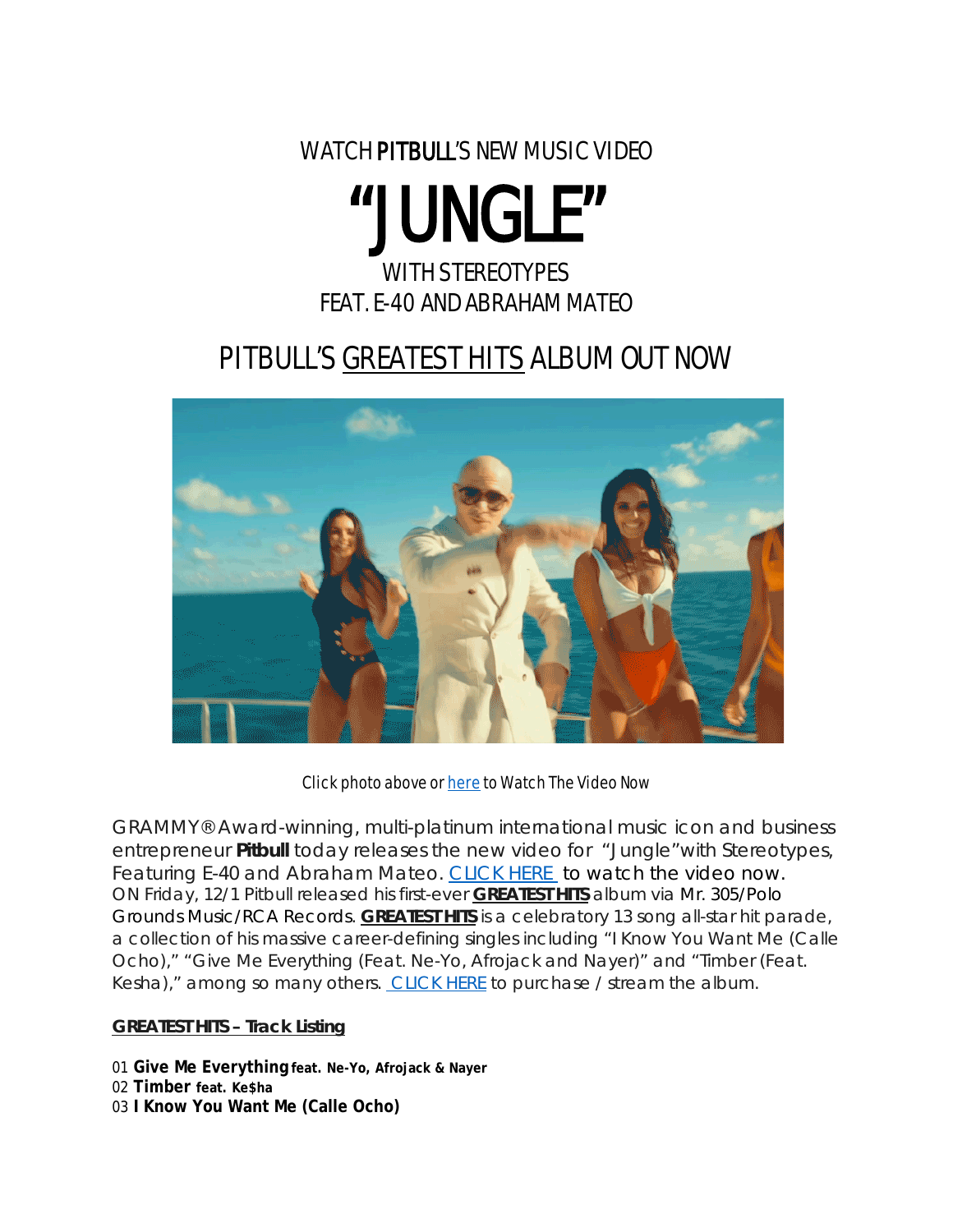**Don't Stop The Party feat. TJR Hotel Room Service Hey Baby (Drop It To The Floor) feat. T-Pain Rain Over Me feat. Marc Anthony Time Of Our Lives Pitbull & Ne-Yo International Love feat. Chris Brown Feel This Moment feat. Christina Aguilera Fireball feat. John Ryan Jungle Pitbull & Stereotypes feat. E-40 & Abraham Mateo Locas feat. Lil Jon**

Pitbull just wrapped the second leg of his co-headlining North American tour with Enrique Iglesias. He was also recently honored with the first ever "Latin AMA Dick Clark Achievement Award" at the third annual Latin American Music Awards, where he premiered his new Spanish single "Por Favor" with a live performance with Fifth Harmony.

In addition to his *GREATEST HITS* album, Pitbull will bring one of the most exciting experiences to the Strip in 2018 with "Time of Our Lives," his unique Las Vegas residency. For more information visit ticketmaster.com/pitbull - tickets on sale now. In 2018, Mr. Worldwide will set sail on his 2<sup>nd</sup> After Dark Party cruise. For details, please visit pitbullcruise.com.

#### **About Pitbull:**

From Mr. 305 to Mr. Worldwide, Armando Christian Perez, aka Pitbull, rose from the streets of Miami to exemplify the American Dream and achieve international success. His relentless work ethic transformed him into a Grammy®-winning global superstar and business entrepreneur. Along the way, he has been the subject and host of prestigious cable and network specials. His music has appeared in "*Men In Black III"* and "*The Penguins of Madagascar*," and he even had a starring voiceover role in the animated 3D movie "*Epic*." Landing No. 1 hits in over 15 countries, 10 billion YouTube/VEVO views, 70 million single sales and 6 million album sales, Pitbull does not stop. His social networking channels include nearly 90 million combined Facebook (@Pitbull), Twitter (@Pitbull) and Instagram (@Pitbull) followers, plus more than 9 million YouTube subscribers (PitbullVEVO and PitbullMusic).

Making global music, Pitbull flaunts a style that's indisputably his own. Releasing his fulllength debut, "M.I.A.M.I" in 2004, followed by the success of 2006's "El Mariel" and 2007's "The Boatlift." In tribute to his father, he delivered his first Spanish-language album, "Armando," in 2010. He grinded it out on the road and touched down everywhere from the Far East and South America to Europe and all across the U.S. His success continued as he went on to release additional chart-topping platinum hits, including "Give Me Everything" [featuring Ne-Yo, Afrojack, & Nayer], "Timber" [featuring Ke\$ha], "Fireball" [featuring John Ryan] and more. The platinum "Time of Our Lives" [featuring Ne-Yo] is the namesake for Pitbull's Las Vegas Residency, which is entering its fourth consecutive annual run in 2018. On March 17, 2017, Pitbull released his 10th full-length album, *Climate*